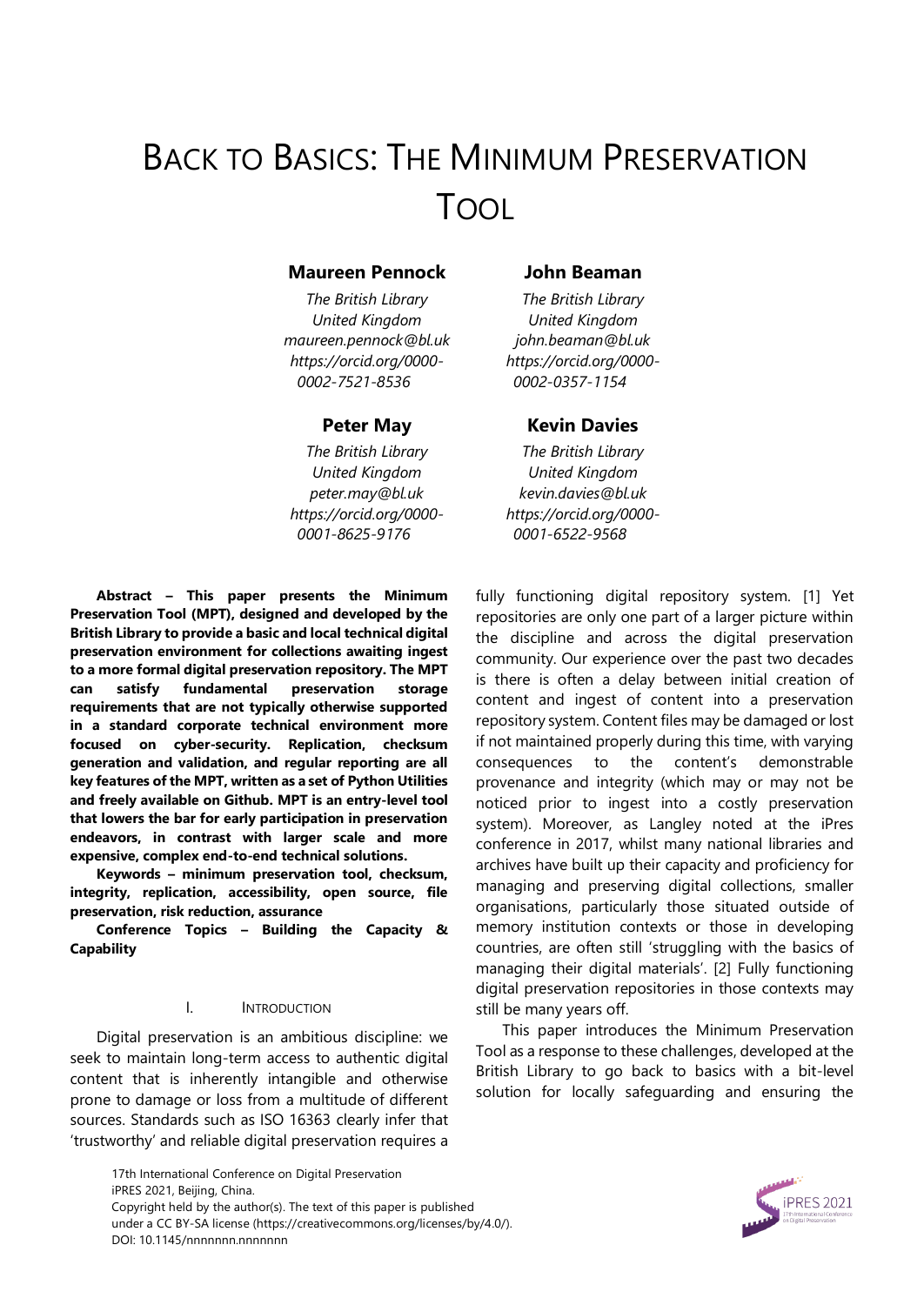technical integrity of content files prior to more substantial preservation activities.<sup>1</sup>

# II. A (BRIEF) LITERATURE REVIEW

What is minimum preservation, and what does it comprise? A search through the literature does not reveal widespread use of the term, though the underlying concept (i.e. that there is a basic yet adequate way to support preservation) is evident in some notable works. The Jisc co-funded LIFE project of the 2000's provides one such example. [3] The project identified two different preservation stages of the lifecycle: bit-stream preservation, including such activities as backup, storage, and fixity audits, and content preservation, which focused on more complex processes such as preservation planning, preservation action, and preservation watch. The former, with a focus on bit-level file maintenance, is arguably a minimal level of preservation when compared to the latter's objective to ensure access to the intellectual object over time.<sup>2</sup> Another example is the concept of Parsimonious Preservation. [4] This aims to ensure economy of action and intervention by avoiding expenditure of effort on threats considered unlikely to manifest within the current generation of IT systems. Parsimonious Preservation relies on 'the measures already taken by a good IT services department' to manage and support bit-level storage, and argues that preservation activities should focus primarily on 'knowing your collection'; this requires such things as an inventory of content, metadata on file formats and file modification dates, and fixity information.

Tiers of maturity models offer another glimpse into what might be considered 'minimum preservation'. The lowest tier of the NDSA 'Levels of Digital Preservation', for example, requires at least two copies of files in at least two locations, alongside integrity information, control processes to limit access and alternations, an inventory of the content with some metadata, and documentation of file formats and essential content characteristics. [5] Similarly to Parsimonious Preservation, this lower tier is also defined as 'knowing' your content; protecting and monitoring it requires additional activities. The Minimum Viable Preservation concept on the other hand, discussed in 'apres-ipres 2018' and subsequently explored on the Digital Preservation Coalition blog by Matthew Addis, takes a

l

different approach and includes not just knowing your content but also having access to an independent means of rendering the content. [6] There is no precise consensus across these sources on what exactly minimum preservation entails, but multiple copies and fixity data are common characteristics in all of these examples. Evidence on the fundamental nature of these for preservation (as well as optimized strategies for implementation) can be found in the excellent paper by Micah Altman and Richard Landau (Massachusetts Institute of Technology) presented at IDCC 2019, ''Selecting Efficient and Reliable Preservation Strategies'. [7]

The value of 'minimum' is also evident in the concept of the 'Minimal Effort Ingest' project promoted by and implemented at the Royal Danish Library. [8] This pushes certain widely-accepted yet time-consuming ingest activities such as format validation into a postingest stage of repository data management; as a result, incoming content files can be ingested more quickly and a base level of preservation more swiftly achieved for a greater number of items. $3$ 

What then does the solutions landscape look like for minimum preservation? The preservation goal for many organizations is a comprehensive, 'content-level' (to paraphrase the LIFE project term) digital preservation repository system, licensed or otherwise supported by a commercial vendor. These certainly offer more than minimum preservation, though arguably most can be configured to do as little as a customer wishes. Nonetheless, the overhead associated with commercial repository licensing, implementation and management, can still be prohibitively high. Whilst repository solutions both commercial and open source certainly support a minimum level of preservation, they are typically designed to support additional use cases beyond replication and fixity management, such as storage of object metadata or end user access. This is the case across the board, including with the highly regarded LOCKSS (Lots of Copies Keeps Stuff Safe) framework. [9]

Outside of such a commercial repository setting, a plethora of different tools exists to support different preservation functions. The Community Owned digital Preservation Tool Registry COPTR, for example, identifies over 500 different tools that support a range of preservation functions from format identification,

<sup>1</sup> An earlier brief introduction to the MPT can also be found at https://www.dpconline.org/blog/minimum-preservation-tool-mpt

 $2$  It should be noted that bit-level preservation in the LIFE project model was nonetheless considered as a post-ingest, repository level function, not as a lifecycle stage independent of a repository system.

 $3$  This submission won the Best Poster Award of the conference, indicating a good level of acceptance for the concept.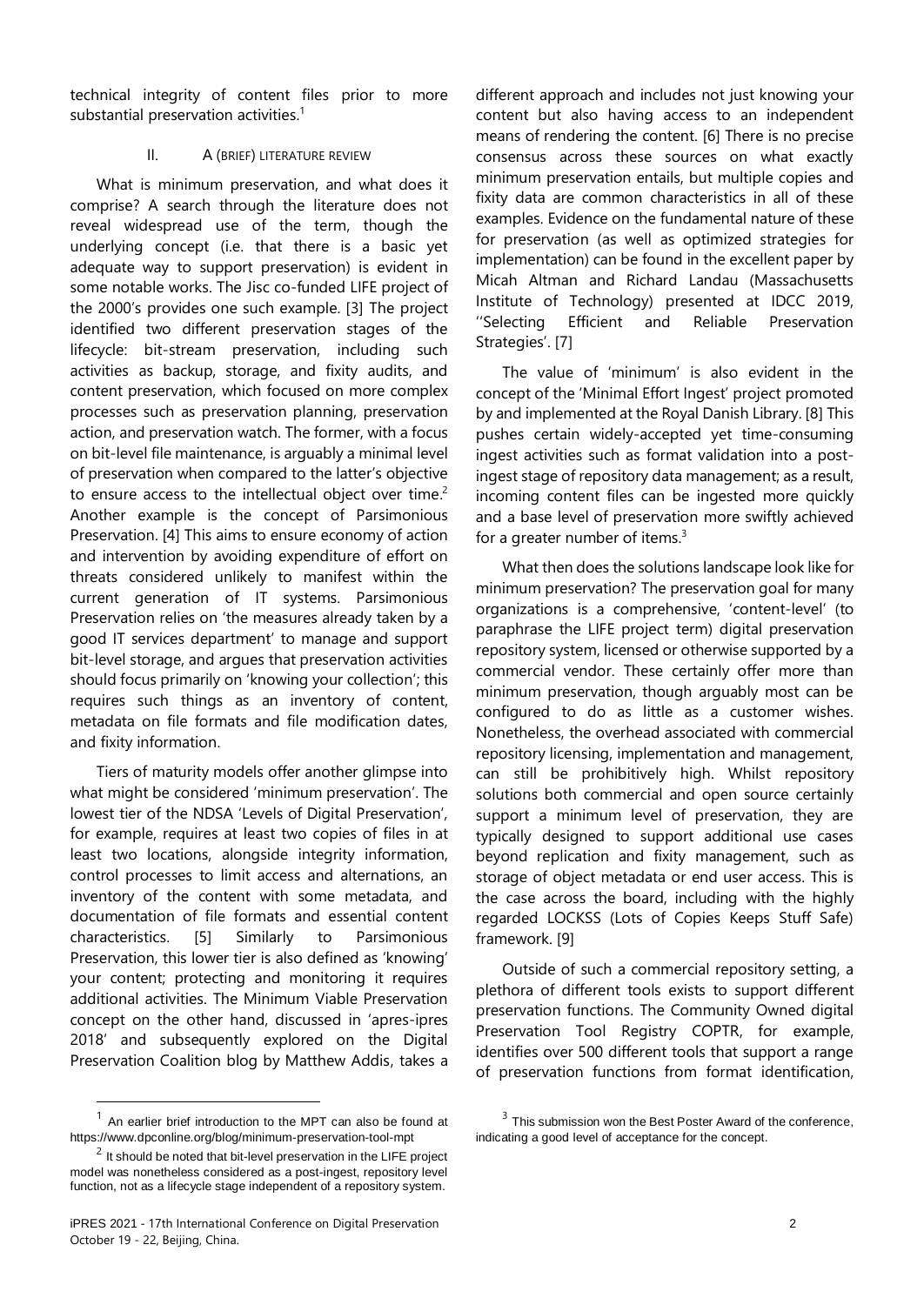validation, migration, and disc imaging, to costing, deduplication, file re-naming and version control. [10] Within the context of minimum preservation functions, Bagit and AVP Fixity, for example, are two widely used tools that support checksum generation and validation. [11] [12] Content replication for multiple identical copies is supported by other tools and utilities, such as rsync and Robocopy. [13] [14] Yet we found little within the tools landscape that simply, clearly and primarily targeted the core functions of replication and fixity checking within a single tool. It seems almost to be a case of 'repository or bust'.

# III. REQUIREMENTS FOR A MINIMUM PRESERVATION **SOLUTION**

Our literature and tool review indicated that none of the existing tools we surveyed satisfactorily matched with all of our requirements or in the way in which we sought to deploy and use a minimum preservation solution. MPT was therefore developed to address this gap and provide an internal, bit-level, minimum preservation environment for collections awaiting processing or content preservation in an enhanced preservation repository system.

Requirements for the MPT were purposefully few and minimal, in line with the overall goal of the initiative:

- The solution must be economical;
- The solution must be realistically achievable and maintainable with limited effort and budget;
- The solution must support at least three synchronized copies of each item, stored in at least two different physical locations;
- The solution must carry out checksum generation and validation with reports on a regular basis, ideally on all copies, but at the very least on two active (readily accessible) copies;
- There must be a fully-tested, robust and reliable recovery process in place which can restore known good copies of corrupted files from one of the data store copies, and can be invoked when file fixity issues are detected via the checksum validation process;
- The solution architecture should focus primarily on preservation of small to medium sized collections (i.e. <20TB each).<sup>4</sup>

l

These requirements are open to a certain amount of interpretation. For example, avoidance of classic terms like 'preservation masters' and 'backups' and using instead the term 'synchronized copies' allowed for different potential designs in the storage architecture. Requiring 'regular' checksumming, rather than (for example) rolling or quarterly fixity checking, provisioned a similar flexibility that could be tailored as the design took shape and our experience developed. The tool that was ultimately developed reflects this.

## IV. DESIGN & DEVELOPMENT

The Library's digital preservation team structure includes flexible R&D resource so that it has some capacity to respond to issues and challenges as they arise; this was used to provide the staff time and effort needed to develop the concept further and build the MPT as a set of Python Utilities. The resulting toolset makes use of pre-existing network storage, read/write protocols, and compute resources already available at the Library, and simply provides additional functionality to turn existing network space into a basic preservationacceptable environment.

The tool supports four main functions:

**Staging:** The MPT Staging function collects files from a pre-defined temporary holding location and moves them into designated preservation storage areas, preserving their directory structure. Additionally, the process also creates a 'tree' of checksum files that matches the original directory structure and which is transferred into each designated preservation storage area, alongside the files it represents. The default algorithm is sha256, though other algorithms are also supported. Optionally, the process can also create or update a manifest file that contains checksums for all files in the storage location.<sup>5</sup> If staging of a file fails for any of its destinations, then staging is aborted for that file and its failure is logged. Results are summarized in an email distributed once the staging process for a given collection is complete.

**Creation**: The MPT Creation function can be used to create and save checksums for files that may already be held in a preservation storage location, without going through the staging process. Checksums are saved in a checksum tree that mirrors the directory structure of the original files and optionally in a manifest file. A summary of activities is generated and sent by email once the Creation process for a given collection is complete.

 $4$  This requirement was defined primarily in line with our expected internal use of the tool.

<sup>&</sup>lt;sup>5</sup> A number of different checksum algorithms are supported and can be selected from during instalation. The default algorithm is sha256.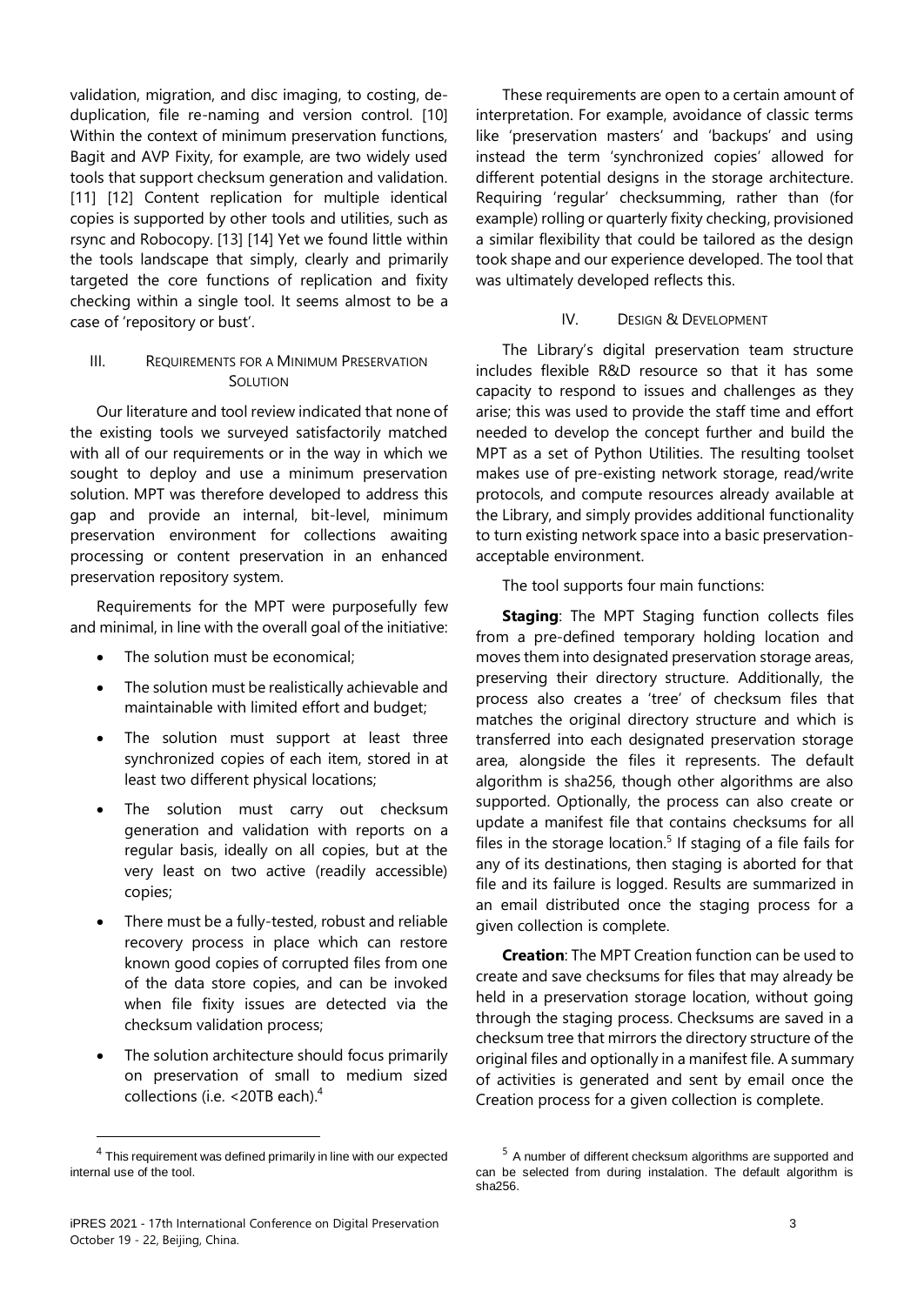**Validation**: The MPT Validation function checks the fixity of all files in a storage location by comparing their current checksum value to one previously calculated. The stored checksum value can be read from the checksum tree or manifest file. As with other functions, results are summarized in an email distributed once the process has completed for a given collection.

**Comparison**: The MPT Comparison function compares one set of checksum values against one or more other sets in different locations. The set can be a checksum tree or a manifest file. Any discrepancies are highlighted and again included in a summary distributed via email at the end of the comparison process.

The recovery process for corrupted files is currently manual and has not been automated. Whilst it remains a valid requirement, we have not to date experienced sufficient corruption to justify allocation of development effort to this task.

## V. THE PROCESS

Files can be added to the MPT either via a one-off batch upload from an existing network share, or via a dedicated 'staging area' that can be created in advance. Our experience is that staging areas are particularly appropriate for organizations wishing to add content to the MPT on a regular basis, as any new content subsequently copied into the staging folder by the user is transferred automatically into the MPT by a staging process that runs at regular intervals.

Once a job is initiated, the MPT scripts generate checksums for content held in the upload location or staging area and stores them either in a manifest file or in a checksum tree. If checksums are already available, these can added to the upload location or staging area prior to job initiation so they can be re-used so long as they are structured consistently with the way MPT expects. Content is subsequently replicated across the designated MPT storage nodes, after which the MPT 'Validate' and 'Compare' functions are used. These validate files against the checksum values stored in either the checksum tree or checksum manifest file, and compare the checksum tree or checksum manifest across the storage nodes to demonstrate that they are in sync (a significantly faster process than comparing the data files themselves). Re-validation of checksums can take place whenever required and a report emailed to designated recipients detailing any discrepancies.

l

# VI. DEPLOYMENT

The MPT is freely available on Github under an Apache license v2.0, with full instructions to support installation and configuration. [15] The interface is primarily command line so usage therefore requires a level of technical competency, though a colleague at the Library (Andrew Jackson of the UK Web Archive) also produced and shared an experimental graphical user interface for running MPT on World Digital Preservation Day 2020.<sup>6</sup> [16]

The MPT works best when deployed within a Virtual Environment and the implementation can be tailored to suit the size of a collection. For example, although the MPT was designed primarily with small collections in mind, larger collections may benefit from their own virtual machines (VMs) to facilitate processing. Any one MPT instance can also be parallelized within a VM to make use of multi-cores.

The upper threshold for the MPT has yet to be identified, as actual thresholds are dependent on a range of factors. Our deployment at the Library has to date successfully supported in excess of 6 million files and over 16TB of data, dispersed across five distinct collections. We have configured two main storage locations with a VM running on each. Each location is backed up and backups are retained for 30 days; our checksum validation process is scheduled to run once a month within this window so that content can be recovered from a backup should both of our main copies become corrupted within this short period.<sup>7</sup> A member of our team generates assurance reports in Power BI, using data from the MPT's emailed results summary.

The tool relies upon the administrator to define the number and location of storage areas that will be used. This allows each deployment to vary according to organizational requirements. We acknowledge that for external users, this may mean that some deployments do not satisfy our internal requirement for at least three copies of files and therefore not achieve our definition of minimum preservation. Our installation notes on Github will soon be updated to provide some guidance on this so that potential users take this into consideration.

#### VII. CONCLUSION

The MPT is a pragmatic way to safeguard content and ensure file-level integrity in the absence of a fully-

 $<sup>6</sup>$  The GUI is still in an experimental stage so has not yet been</sup> incorporated into the main MPT codebase.

 $<sup>7</sup>$  Note that backups are separate from MPT function and part of</sup> our standard IT infrastructure processes when provisioning network storage.